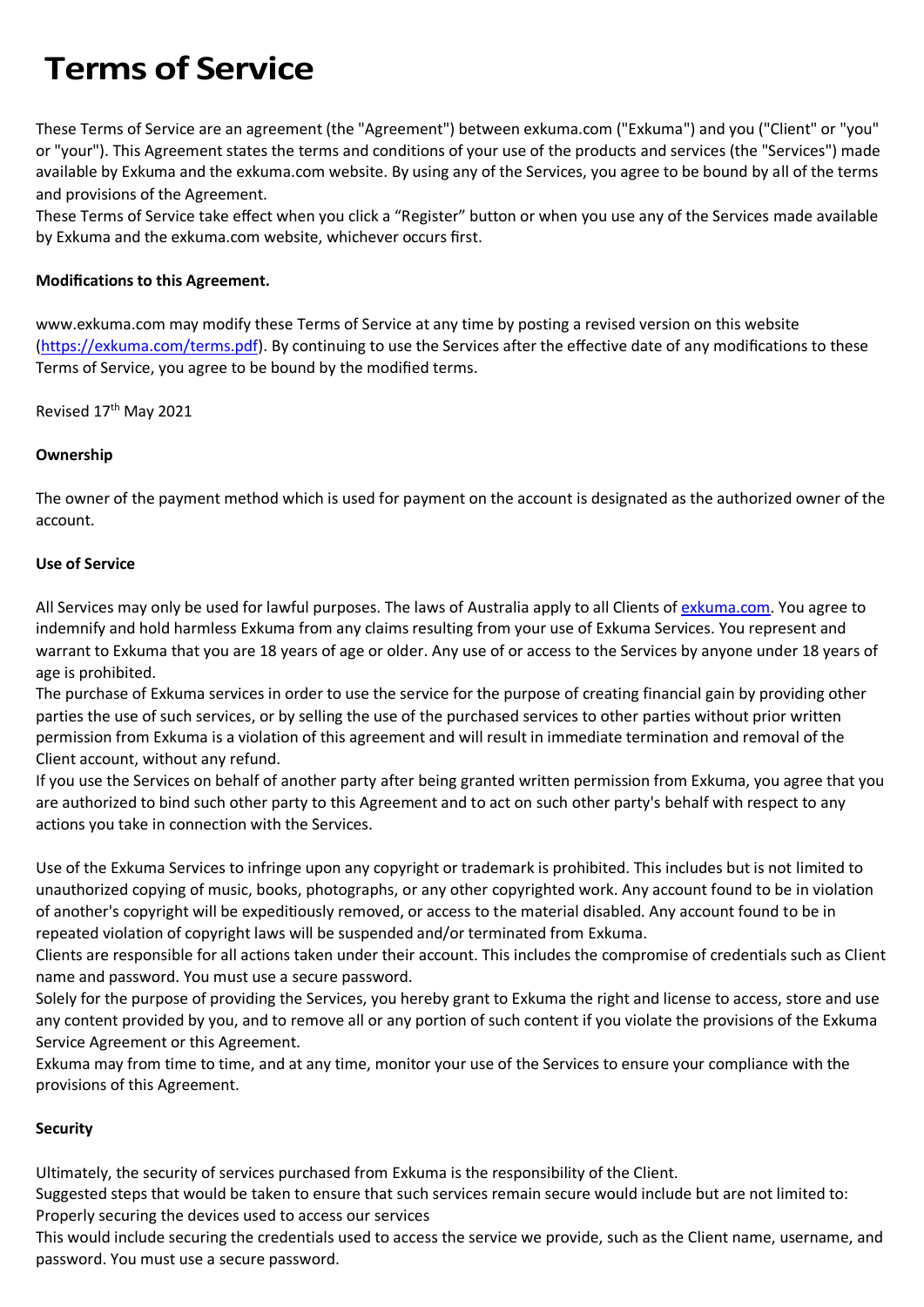Clients are responsible for all actions taken under their account, even in the event of the services being accessed or used by third-parties.

## **Payment**

Exkuma provides subscription-based services that require manual renewal by the client to prevent any disruption of said services.

All payments will be paid in Japanese Yen.

Listed fees for Exkuma services do not include any sales, use, revenue, excise, or other taxes imposed by any taxing authority.

## **Anniversary Billing**

Exkuma uses Anniversary Billing for service renewals and new service orders. The day of the month that an account is opened, would work as the recurring due date for the services purchased on the account and would function as the first day of every new billing cycle.

New services purchased on the account would have their first billing cycle and invoice prorated to allow for their next billing cycle to begin on the Client's recurring due date.

## **Refunds**

Payments made for services provided by Exkuma are not eligible for a refund or a prorated refund.

## **Abuse Towards Exkuma**

At Exkuma, Clients are treated with respect. In return, Exkuma expects an equal level of respect from their Clients. If Exkuma feels that a Client is being disrespectful or demeaning towards any staff member, the Client may be asked to discontinue using Exkuma Services. That Client will then be given one week (7 days) to back-up any data. After this time period, Exkuma reserves the right to completely remove/terminate the Client's account. The Client will not be entitled to any refunds.

# **Violation of Exkuma Service Agreement**

Failure to fully comply with the Exkuma Service Agreement or this Agreement may result in an immediate suspension and/or terminated without any refund. There will be no refunds for payments made in advance. Exkuma Clients must adhere to their Exkuma Service Agreement and with this Agreement. If a Client is uncertain about the terms of the Exkuma Service Agreement or this Agreement, or has any other questions about these Agreements, they should contact Exkuma for clarification.

Exkuma reserves the right to remove/suspend any account without notice of the Exkuma Service Agreement or this Agreement is violated. If a Client violates the Exkuma Service Agreement or this Agreement, Exkuma will either give the Client warning, if Exkuma so chooses, or immediately terminate/delete Client's account. No warning is required.

#### **Price/Plan Changes**

Exkuma reserves the right to change prices listed on exkuma.com at any time.

#### **Changes to the Agreement or the Services**

Exkuma may modify, add, or delete portions of this Agreement at any time. Your use any of the Services shall constitute agreement to such change.

Exkuma may modify, change, or discontinue any aspect of the Services at any time.

#### **Termination**

Exkuma may terminate your access to the Services, in whole or in part, without notice in the event that: (i) you fail to pay